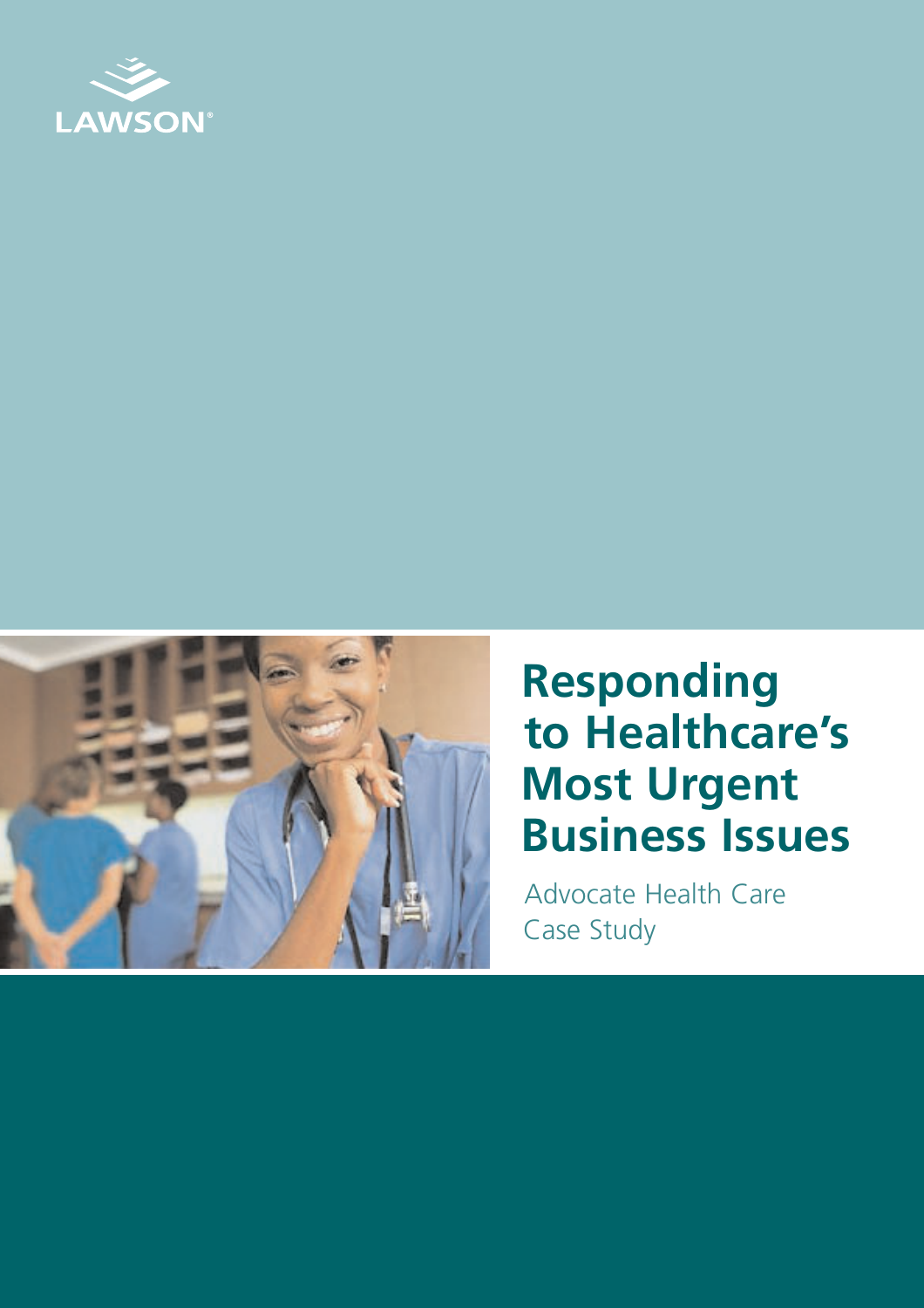# **\$50 Million in Supply Chain Savings Part of Ongoing Efforts to Optimize Resources**



# **PROVIDER PROFILE**

Based in Oak Brook, IL, Advocate Health Care is metropolitan Chicago's largest fully integrated, not-for-profit healthcare delivery system. Advocate has ranked among the nation's top 10 healthcare systems for six straight years based on a number of factors, including utilization, financial stability, integration, contracting capabilities and clinical performance, according to annual surveys conducted by Verispan (March 2003), as reported in *Modern Healthcare*.

Advocate was founded in 1995 by a merger of Evangelical Health System and Lutheran General Health System. Each of these entities has deep historical roots, with Lutheran General Health System tracing its history to 1897 and Evangelical Health System to 1906.

Today Advocate operates more than 200 sites of care, including eight hospitals with 3,500 beds and the state's largest privately held home healthcare company. With more than 24,800 employees (approximately 19,900 fulltime equivalents), Advocate is the second largest private employer in the Chicagoland metropolitan area (*Crain's Chicago Business*, November 25, 2002) and the only healthcare provider listed among the 25 best places to work in the Chicagoland metropolitan area (*Chicago* magazine, October 2000).

In 2003 there were more than 4,500 individuals on the active staff of the system's acute care hospitals. In addition, Advocate has Chicago's largest economically aligned physician network with more than 2,600 affiliated physicians. In 1998, Advocate began the process of implementing Lawson® Enterprise Resource Optimization (ERO) solutions to assist with the organization-wide management of core functions, encompassing Supply Chain, Finance and Human Resources.

# **CHALLENGES AND OPPORTUNITIES**

## *A Consequence of Strong System Growth*

Like many of its growth-oriented counterparts in the healthcare industry, Advocate Health Care found itself with a plethora of technologies and legacy systems for managing its core functions.

"We had systems across the financial spectrum that were well past their ability to provide technological solutions in today's business environment. The systems were generally over 20 years old," says Dominic Nakis, Vice President of Finance and Corporate Controller. "Moreover, they were all from different vendors. Our general ledger system was different from our payroll system, which was different from our materials management and accounts payable systems. For the most part, these systems were not tightly linked, which made disseminating timely financial information to our managers a clumsy process."

The proliferation of systems, which became especially acute following mergers and acquisitions from 1995 through 2000, presented major hurdles for all of the organization's core functions, including Supply Chain.

"We were operating with three different software vendors and eight or nine standalone systems," says Vice President of Supply Chain, Jon Bruss. "We certainly did not have one way of doing things, either."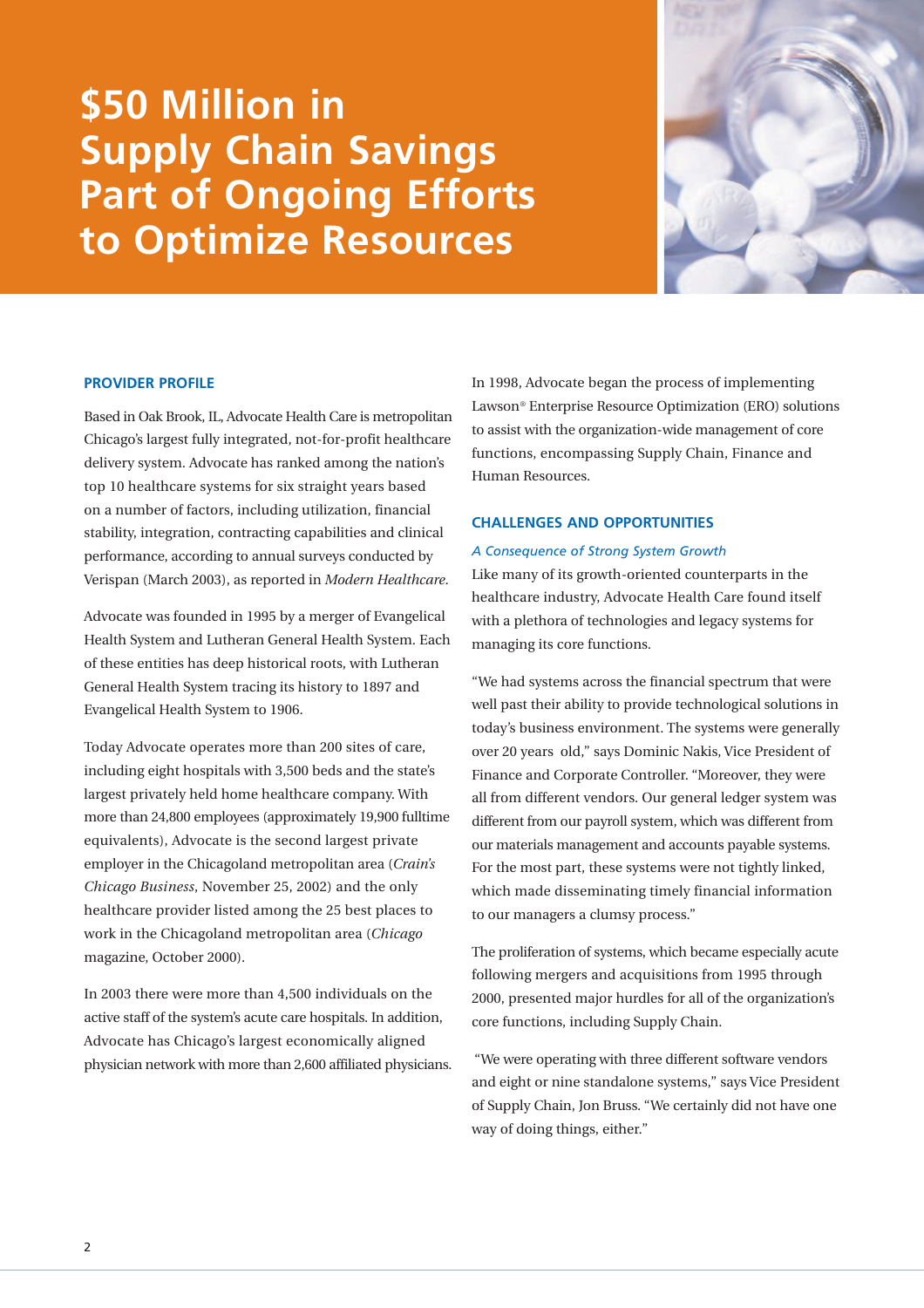The organization did have a centralized contract management function, and end users were provided contract information. Still, he comments, "everyone pretty much did his or her own thing."

Managing the accounts payable function became equally challenging over time. "Because none of these systems would talk to each other, our handling of procurement activities consisted mainly of manual processes," recalls Susan Wendel, Accounts Payable manager. "There was never automated three-way invoice matching the way it is now. We had to do a lot of research and paperwork to issue payment."

# *The \$30 Million Challenge*

Advocate's leadership recognized the potential to carve out considerable costs from the purchasing side of operations. "In 2001 things changed radically," states Bruss. "Our leadership charged Supply Chain to save \$30 million during an 18-month period. We knew that, in order to do this, we needed to standardize and consolidate our purchasing — and create compliance across the system."

Standardization and consolidation, he explains, would lead to a streamlined set of vendors and products, positioning Advocate's contract managers to negotiate more favorable pricing.

"We needed to standardize and consolidate our purchasing — and create compliance across the system."

**Jon Bruss** Vice President of Supply Chain, Advocate Health Care

The multi-million dollar question: How would sweeping change be achieved in such a large healthcare organization with so many entities?

# **COMBINING PROCESS AND TECHNOLOGY**

From the outset, Advocate's decision makers understood that achieving their cost-reduction goal, as well as operational improvements across the supply chain, required more than a "technological fix." What was needed, above all, according to Bruss, was "an organization-wide standardization process: one system and one way of operating…a best practices approach."

Advocate's leadership had already determined in 1998 that Lawson would provide the technological infrastructure for both Accounts Payable and Supply Chain.

#### **Realized Value**

- 
- 
- 
- 
- 
- 
- 
- An accelerated ordering process with
- 
- **Less Purchasing Department involvement**
- 

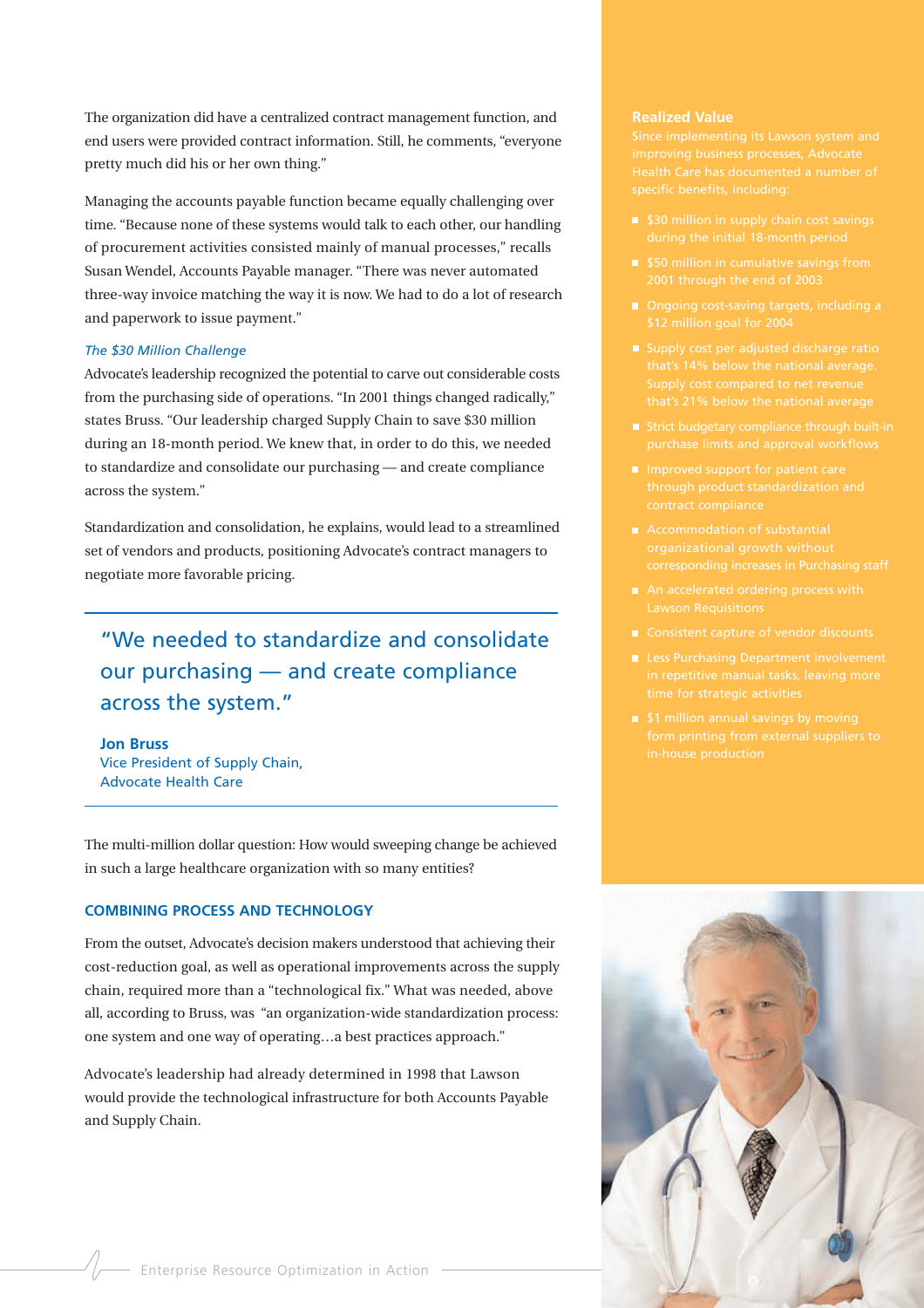"One of the things that stood out was Lawson's background in healthcare. That was very attractive to us," says Jim Doheny, Director of Accounting. "We were looking for a company that understood our nuances versus the overall market. Also, Lawson was reputed to be a leader in the enterprise applications arena. We needed a system that crossed all of our financial systems, rather than going back and forth between different 'best-of-breed' solutions."

Tina Perez, Director, Supply Chain Information Management, too, was part of the enterprise application selection team. Tina observes, "It's amazing that everyone agreed on Lawson. With any system there's room for improvement and growth. However, Lawson gave us the most functionality and options along with the degree of flexibility we needed."

In implementing Lawson Supply Chain at two hospitals in 2000, there was certainly an appreciation of the efficiencies and operational enhancement to be gained. Now, with the "\$30 million challenge" looming, the Lawson solution took on an even more important role. "It would become a key tool in centralizing our purchasing and creating compliance throughout the system," says Bruss.

#### *Foundation for Consolidation and Control*

First, however, the organization needed to establish standardization in its purchasing processes — an enormous challenge considering that there were approximately 5,000 end users buying 80,000 items.

"We knew that our efforts would succeed or fail based on the actions of our end users," explains Bruss. "We had to foster a mindset in which people would want to comply with our decisions because they helped make the decisions."

Already in place were 12 "system councils," comprising various disciplines, including physicians, nurses and other clinicians. At that time, the councils focused primarily on



clinical practices and policies. With the \$30 million costreduction goal on the table, they quickly took on a central role in Advocate's purchasing standardization efforts.

In fact, these councils, now numbering 24, continue to be an important part of the ongoing product standardization endeavors.

"Lawson gave us the most functionality and options along with the degree of flexibility we needed."

#### **Tina Perez**

Director, Supply Chain Information Management, Advocate Health Care

"A contract manager from the Supply Chain Department attended each of the council's monthly meetings," says Bruss. "We wanted to know what their needs were and which products would best meet those needs. Each council would help us identify opportunities to consolidate and standardize our vendors and products."

For the councils to deliver on this new responsibility, good quality information was essential. Specifically, they required a clear picture of spending and usage patterns before they could move ahead with any recommendations. Fortunately, the councils had Lawson Accounts Payable data as an information resource.

"Lawson Accounts Payable data was and continues to be important to the work of the councils because we're able to report spend by supplier for current product usage when we consider new products and issue requests for proposal," explains Bruss. "In the past, our suppliers knew better than we did what our total spend was."

Ultimately, the councils would zero in on "best of breed" products across all categories, supporting the delivery of excellent patient care while equipping contract managers to negotiate the best possible prices with a more strictly defined universe of vendors.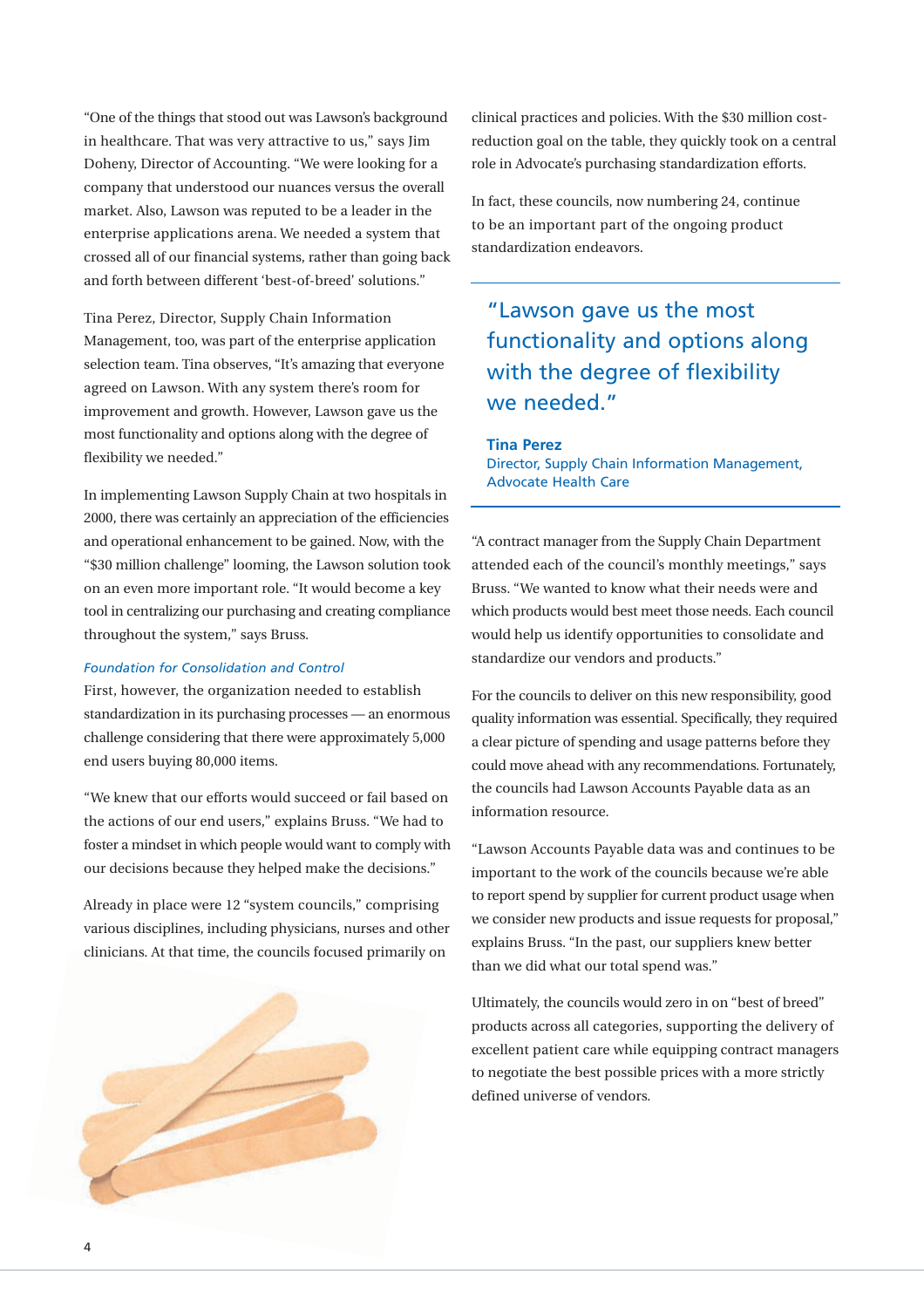## **REALIZED VALUE, SUPPORTED BY LAWSON**

#### *Measurable, Ongoing Savings — and More*

In 2001 three hospitals in the Advocate Health Care system were using Lawson Supply Chain Management. Today, all facilities and every department are using the system and buying from a consolidated set of vendors and products, thanks to the foundational work performed by the system councils.

The results have been measurable — and impressive.

Advocate achieved its target of \$30 million in direct supply chain cost savings by the end of 2002, primarily through negotiating better vendor terms, coupled with organization-wide end-user contract compliance. And that was just a taste of things to come.

"By the end of 2003 we had saved a total of more than \$50 million," states Bruss. "And we've targeted another \$12 million for 2004. With Lawson providing our technological infrastructure, these savings targets will continue into the future."

He points to two ratios, supply cost per adjusted discharge and supply cost compared to net revenue, as evidence that these cost reductions do really make a difference. Both ratios are well below the national average: 14% and 21% lower, respectively.

"By the end of 2003 we had saved a total of more than \$50 million. And we've targeted another \$12 million for 2004."

**Jon Bruss** Vice President of Supply Chain, Advocate Health Care

"It's a fact of life," he adds, "that healthcare supply chain costs are going to continue to rise. But for us, they're not increasing as rapidly as in the rest of the industry."

#### **Ongoing Supplies**

Supply Chain met its initial goal of \$30M in savings and reached \$50M by the end of 2003.



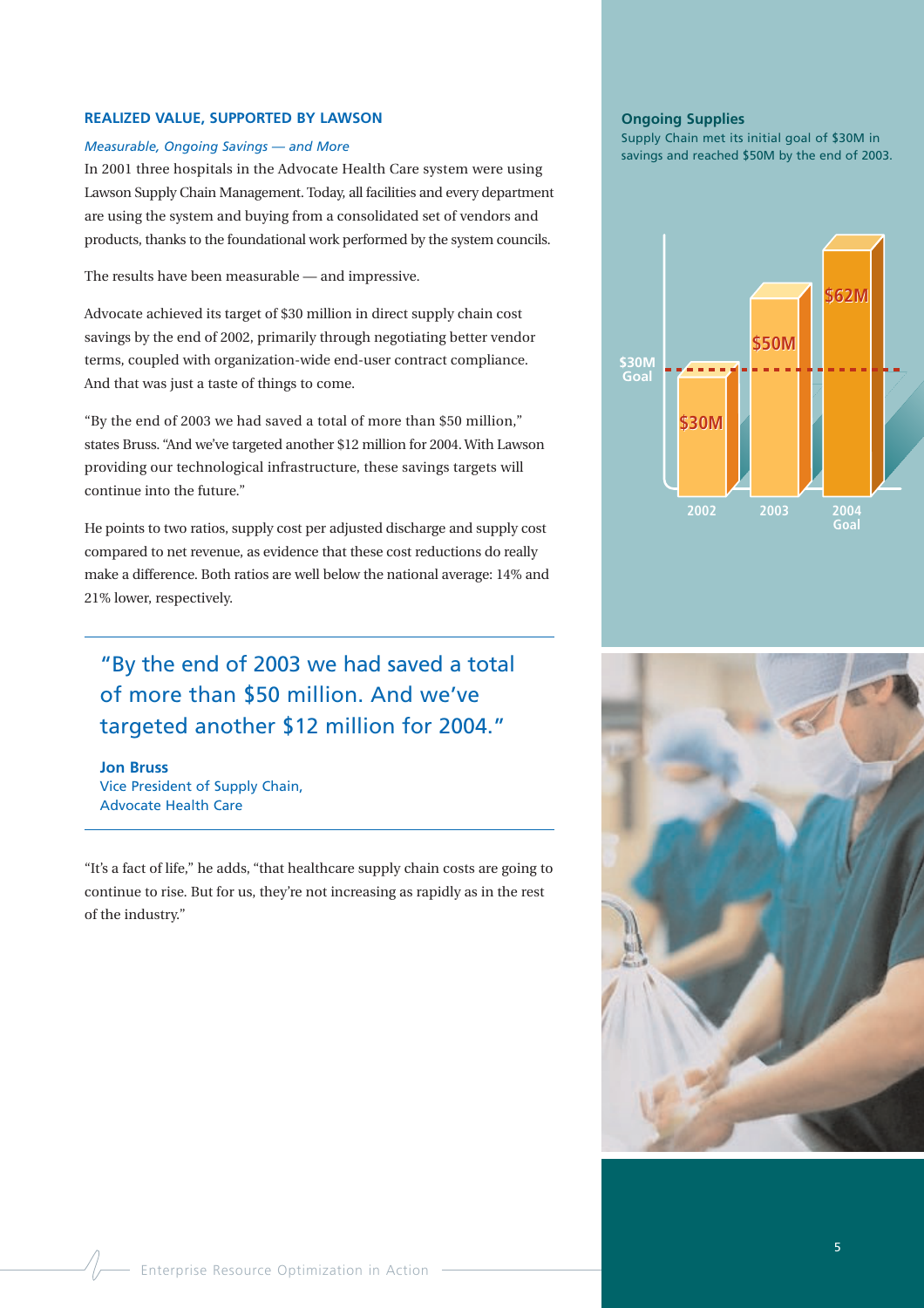From a variety of perspectives, both financial and operational, Advocate has succeeded in pursuing its "one system, one way of doing business" initiative. Among the significant outcomes cited by managers and executives:

- An accelerated ordering process, in which user-generated electronic requisitions automatically trigger purchase orders for transmission to vendors or Advocate's store rooms
- Strict budgetary compliance through built-in purchase limits and approval workflows
- Consistent capture of vendor discounts; once a discount is established at the vendor level, the system automatically pays each invoice within those terms
- $\blacksquare$  Improved support for patient care, attributed in large part to frequent product trials, increased end-user compliance with contract buying and better communication between the Purchasing Department and clinicians regarding product availability
- $\blacksquare$  A shift in the Purchasing Department away from repetitive manual tasks, such as creating purchase orders, toward more strategic responsibilities, such as researching vendors and proactively identifying product substitutions
- $\blacksquare$  The ability of the Purchasing Department to accommodate organizational growth and higher purchasing volumes without corresponding increases in staff

#### *A Million-Dollar Success Story*

Behind every positive statistic, of course, are many individual success stories. In realizing its cost reductions, Advocate Health Care is no exception. A prime example: saving approximately \$1 million annually through a centralized, in-house form-printing service.

"Previously, we relied mainly on external suppliers for our forms printing," says Bruss. "The problem was, we had to buy in such high quantities that we were stuck with large inventories, much of which would eventually become outdated. On top of that, we were paying dearly for these forms."

Through a cost-benefit analysis, and by determining that there was capacity to meet the needs of the entire organization, Advocate decided to move the form-printing function in house. The form-ordering process, incorporated into Lawson Requisitions, became a simple task. In just a few quick steps, users select what they need from an online catalog.

"They can specify forms in small quantities, so there's no large inventory to maintain and very little waste," comments Bruss. "Production costs are charged to the ordering sites, but they don't pay a mark-up, and the service they receive is as good as or better than the service they used to receive."

Besides providing an easy, centralized requisitioning template for users, he adds, the Lawson Supply Chain solution gives Advocate's printing services a mechanism for charge backs as well as a means for tracking inventories of forms.

#### **NEW OPPORTUNITIES TO OPTIMIZE**

As cost-containment pressures — and the demand for operational excellence — continue to intensify, Advocate Health Care is embarking on innovative new supply chain initiatives with the support of Lawson ERO solutions.

For instance, Advocate has successfully transitioned from extensive dependence on group purchasing organizations (GPOs) to handling much of its own contracting — a direct result of the "one system, one way of doing business" paradigm and the increased negotiating leverage it has spawned. Now the organization is exploring the very real possibility of creating its own GPO, which could potentially serve other healthcare organizations in the Chicago area.

Other initiatives under consideration include:

- A centralized internal distribution model which would consolidate inventory into one facility, eliminating the inefficiencies and costs of receiving, maintaining and distributing inventory at multiple sites
- An arrival tracking system that would automate the handling of incoming shipments, instilling certainty and accountability into the process, while saving time and money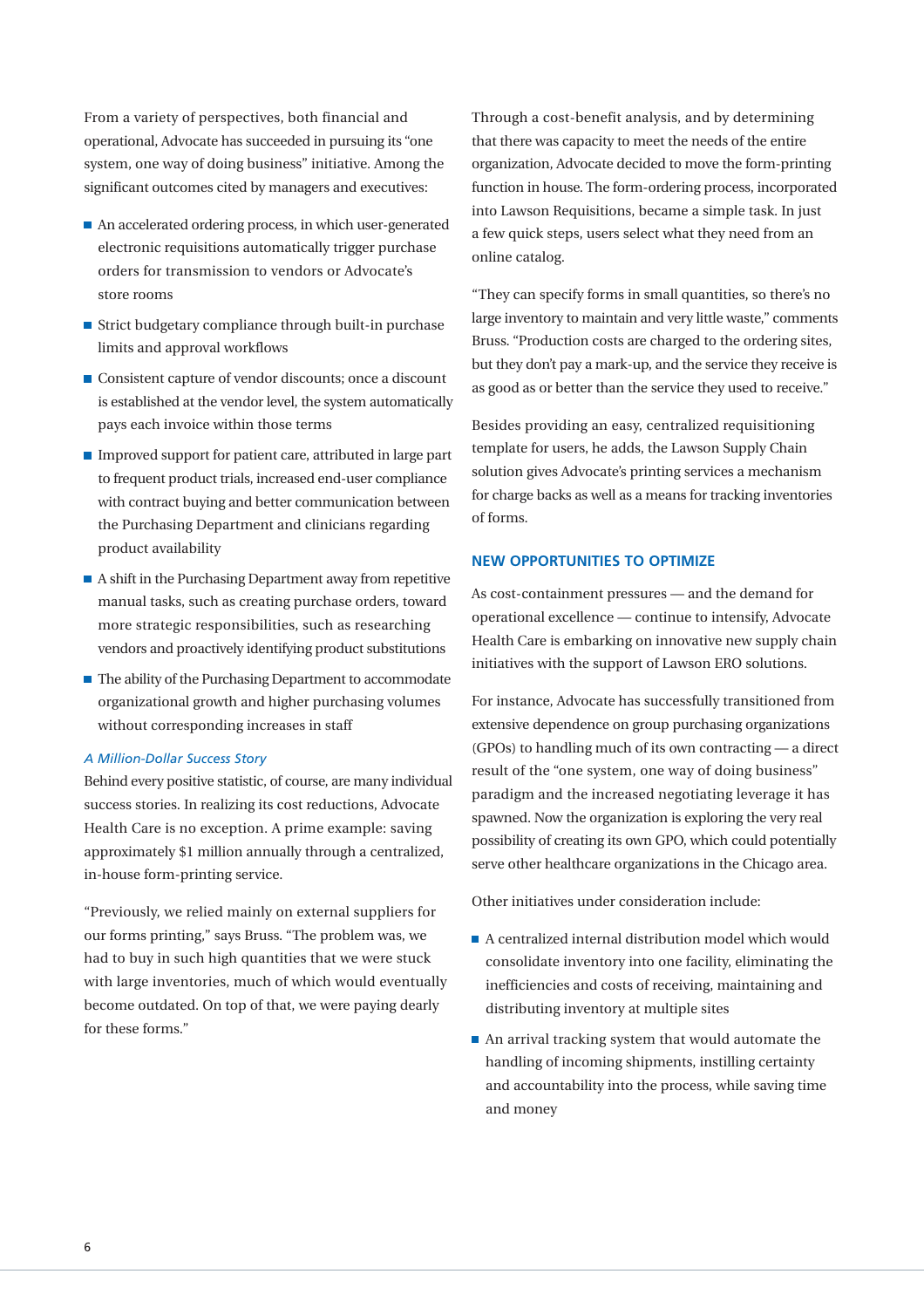**Advocate Health Care is embarking on innovative new supply chain initiatives with the support of Lawson ERO solutions.**



#### *ERO for Human Resources and Financial Management*

ERO for Human Resources and financial management consistent with the goal of unifying its systems and business practices, Advocate plans to extend Lawson technology to core functions beyond supply chain. Currently, the organization is preparing for implementations of Lawson Human Resources and Financials solutions.

Early in 2004, the organization completed a project charter for the implementation of Lawson General Ledger and Asset Management, sometime during the year. At the same time, Advocate is moving ahead with plans to implement Lawson Human Resources, including Payroll. Also, with the installation of Lawson Portal, the organization will provide self-service functionality, allowing employees to handle their own benefits enrollment and maintenance of personal information.

#### **SUMMARY**

Advocate Health Care's experience with centralizing and standardizing its purchasing processes bears ample witness to an inescapable truth: It takes more than a technological fix to effectively respond to a business issue of this magnitude.

As Advocate's leadership understood from the beginning, the response must also involve:

- **Fundamental changes in processes and infrastructure**
- **Employee participation in and ownership of those changes**
- $\blacksquare$  Reliable business intelligence to steer change in the right direction

At the same time, Advocate invested considerable time and energy in the selection of the right business solutions and the vendor behind them. What the organization found in Lawson, according to Doheny, is a company that is thoroughly knowledgeable about the healthcare industry's challenges.

"Every industry has its own idiosyncrasies and its own way of operating," he says. "It's good to have a company that speaks our language, that understands why we do business the way we do and that has built their products with functionality to address our specific issues."